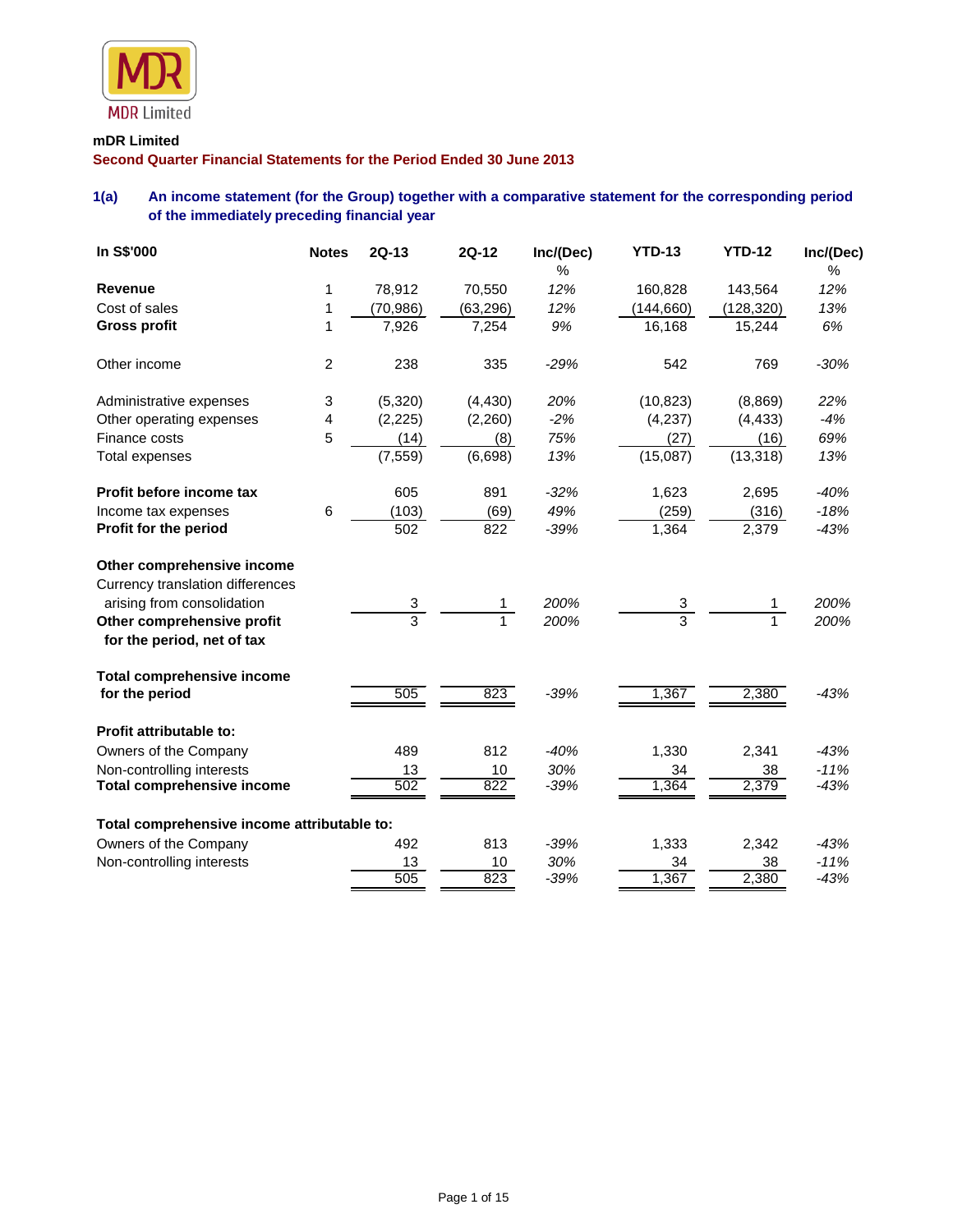#### **1(a)(i) Breakdown and explanatory notes to the income statement**

#### **Note 1** Revenue, cost of sales and gross profit

The Group operates in two business segments – After Market Services ("AMS") and Distribution Management Solutions ("DMS"). The breakdown of revenue and cost of goods sold and spare parts are as follows:

| In S\$'000                         | $2Q-13$   | 2Q-12     | <b>YTD-13</b> | <b>YTD-12</b> |
|------------------------------------|-----------|-----------|---------------|---------------|
| Revenue                            |           |           |               |               |
| <b>AMS</b>                         | 7.875     | 5,857     | 19,132        | 11,957        |
| <b>DMS</b>                         | 71,037    | 64,693    | 141,696       | 131,607       |
|                                    | 78,912    | 70,550    | 160,828       | 143,564       |
| Cost of goods sold and spare parts |           |           |               |               |
| <b>AMS</b>                         | (6, 129)  | (4, 364)  | (15, 243)     | (9,215)       |
| <b>DMS</b>                         | (64,857)  | (58,932)  | (129,417      | (119,105)     |
|                                    | (70, 986) | (63, 296) | (144, 660)    | (128, 320)    |
| <b>Gross profit</b>                |           |           |               |               |
| AMS                                | 1,746     | 1,493     | 3,889         | 2,742         |
| <b>DMS</b>                         | 6,180     | 5,761     | 12,279        | 12,502        |
|                                    | 7,926     | 7,254     | 16,168        | 15,244        |
| GP%                                |           |           |               |               |
| <b>AMS</b>                         | 22%       | 25%       | 20%           | 23%           |
| <b>DMS</b>                         | 9%        | 9%        | 9%            | 9%            |
|                                    | 10%       | 10%       | 10%           | 11%           |

#### **Note 2** Other income consists of the following:

| In S\$'000                      | $2Q-13$                  | $2Q-12$ | <b>YTD-13</b> | <b>YTD-12</b> |
|---------------------------------|--------------------------|---------|---------------|---------------|
| Interest income                 | 3                        | 3       | 11            | 6             |
| Rental income                   | 192                      | 282     | 389           | 625           |
| Bad debts recovered - non-trade | $\overline{\phantom{0}}$ | 11      | ٠             | 11            |
| Liabilities written back        | 20                       |         | 88            |               |
| <b>Others</b>                   | 23                       | 39      | 54            | 127           |
|                                 | 238                      | 335     | 542           | 769           |

#### **Note 3** Administrative expenses

The administrative expenses comprise mainly staff cost.

| In S\$'000                            | $2Q-13$ | $2Q-12$ | <b>YTD-13</b> | <b>YTD-12</b> |
|---------------------------------------|---------|---------|---------------|---------------|
| <b>Staff Cost</b>                     |         |         |               |               |
| AMS                                   | 1,305   | 864     | 2,926         | 1,687         |
| <b>DMS</b>                            | 2,566   | 2,315   | 4,902         | 4,821         |
| Management and HQ support staff costs |         |         |               |               |
| (including Directors' fees)           | 596     | 454     | 1.197         | 920           |
|                                       | 4,467   | 3,633   | 9,025         | 7,428         |

Included in staff cost is share option expense of \$13,000 and \$28,000 in 2Q-13 and YTD-13 respectively (2Q-12: \$9,000 and YTD-12: \$33,000).

 With a 34% and 60% increase in AMS revenue in Q2-13 and YTD-13 respectively compared to the corresponding periods in 2012, AMS staff cost had also increased, due to a higher headcount required to support the increased repair volume.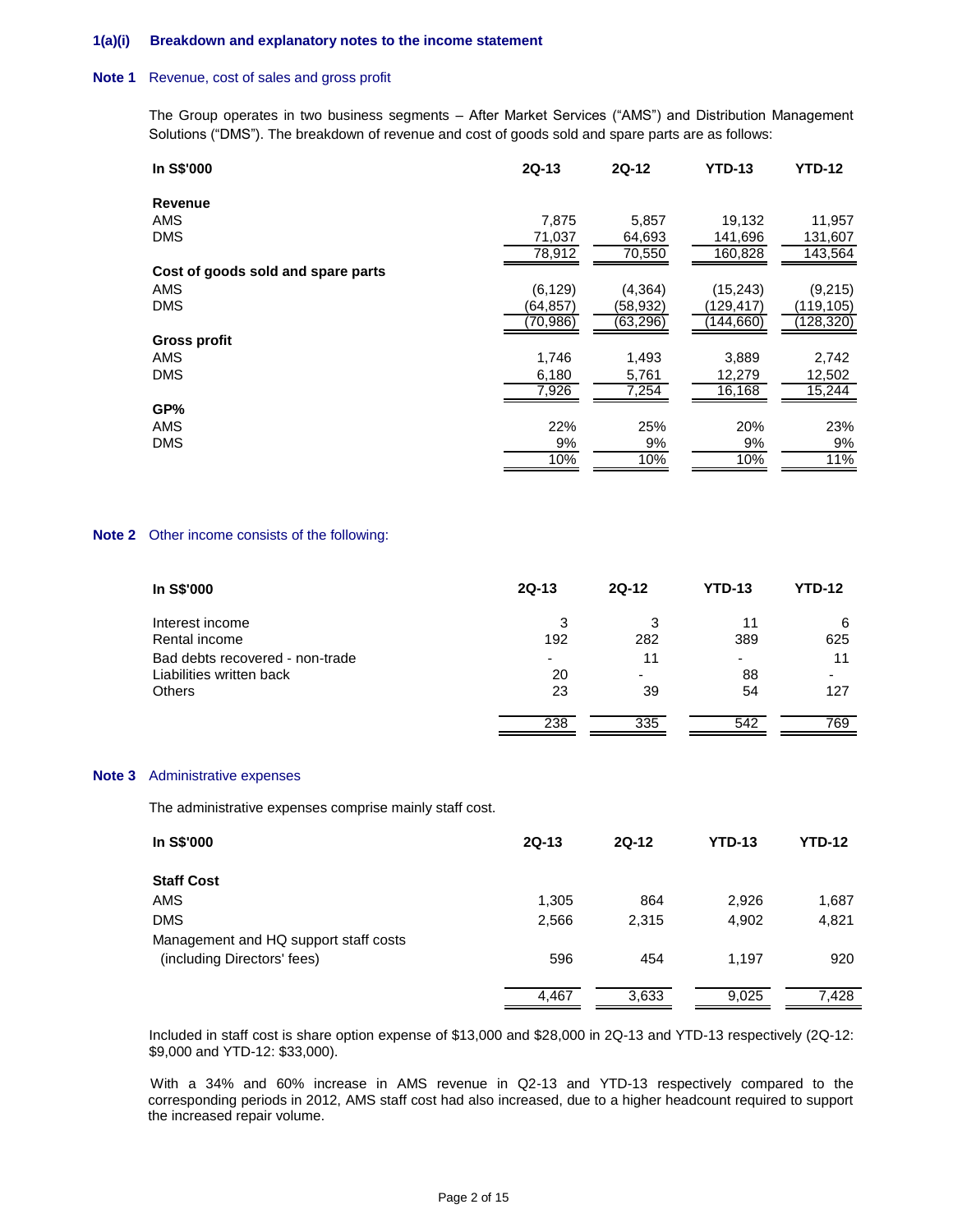## **Note 4** Other operating expenses consist of the following:

| In S\$'000                                     | $2Q-13$ | $2Q-12$ | YTD-13 | YTD-12 |
|------------------------------------------------|---------|---------|--------|--------|
| Rental expenses                                | 1,718   | 1,793   | 3,373  | 3,434  |
| Depreciation expenses                          | 308     | 276     | 601    | 558    |
| Plant and equipment written off                |         | 11      |        | 108    |
| (Gain) Loss on disposal of plant and equipment | (1)     | (4)     |        | (24)   |
| Allowance for inventories                      | 192     | 165     | 259    | 329    |
| Inventories written off                        | 10      | ٠       | 10     | -      |
| Foreign exchange loss                          | (3)     | 19      | (8)    | 28     |
|                                                | 2,225   | 2,260   | 4,237  | 4,433  |

## **Note 5** Finance costs

Finance costs comprise interest on finance leases and short-term bank borrowings.

## **Note 6** Income tax expenses

The tax expense provision is calculated for profitable subsidiaries before group relief is taken into consideration.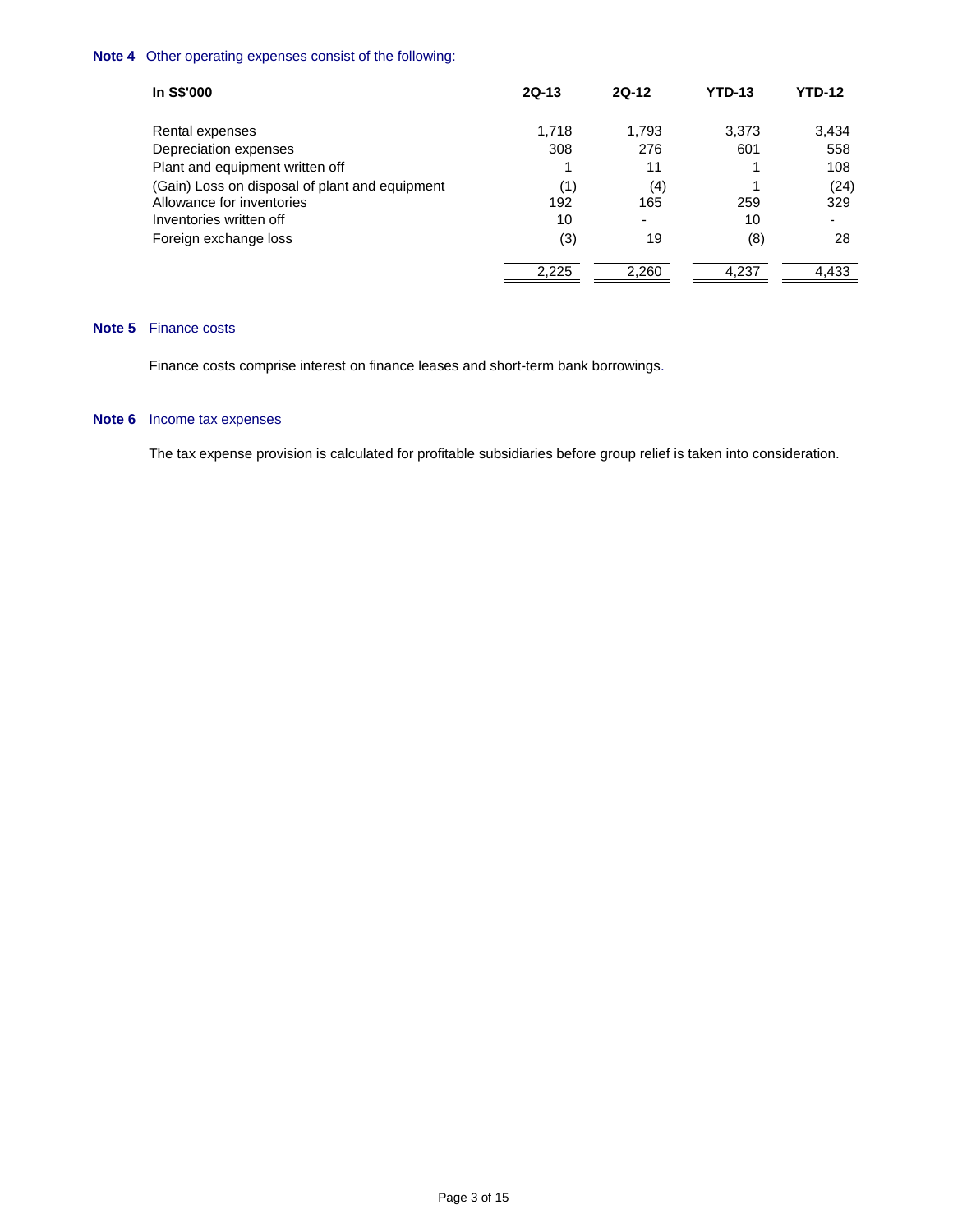# **1(b)(i) Statement of financial position (for the issuer and Group), together with a comparative statement as at the end of the immediately preceding financial year**

|                                                    |              |           | Group     | Company   |           |
|----------------------------------------------------|--------------|-----------|-----------|-----------|-----------|
| In S\$'000                                         | <b>Notes</b> | 30-Jun-13 | 31-Dec-12 | 30-Jun-13 | 31-Dec-12 |
| <b>ASSETS</b>                                      |              |           |           |           |           |
| <b>Current assets</b>                              |              |           |           |           |           |
| Cash and bank balances                             |              | 24,116    | 17,620    | 12,522    | 9,902     |
| Trade receivables                                  | 1            | 22,237    | 25,564    | 3,006     | 5,240     |
| Other receivables and prepayments                  | 2            | 5,676     | 4,186     | 12,164    | 14,153    |
| Inventories                                        | 3            | 23,769    | 22,001    | 1,532     | 2,509     |
| <b>Total current assets</b>                        |              | 75,798    | 69,371    | 29,224    | 31,804    |
| <b>Non-current assets</b>                          |              |           |           |           |           |
| Investment in subsidiaries                         |              |           |           | 14,467    | 14,436    |
| Plant and equipment                                |              | 2,773     | 2,843     | 819       | 846       |
| Other goodwill                                     |              | 2,350     | 2,350     |           |           |
| <b>Total non-current assets</b>                    |              | 5,123     | 5,193     | 15,286    | 15,282    |
| <b>Total assets</b>                                |              | 80,921    | 74,564    | 44,510    | 47,086    |
| <b>Current liabilities</b>                         |              |           |           |           |           |
| Short-term bank borrowings                         |              | 2,800     |           |           |           |
| Trade payables                                     | 4            | 18,917    | 14,911    | 2,323     | 4,175     |
| Other payables                                     | 5            | 7,254     | 9,099     | 1,487     | 2,337     |
| Current portion of finance leases                  |              | 87        | 86        | 69        | 68        |
| Income tax payable                                 |              | 1,357     | 1,483     |           |           |
| <b>Total current liabilities</b>                   |              | 30,415    | 25,579    | 3,879     | 6,580     |
| <b>Non-current liabilities</b>                     |              |           |           |           |           |
| Finance leases                                     |              | 415       | 459       | 326       | 360       |
| Deferred tax liabilities                           |              | 225       | 225       |           |           |
| <b>Total non-current liabilities</b>               |              | 640       | 684       | 326       | 360       |
| Capital, reserves and<br>non-controlling interests |              |           |           |           |           |
| Share capital                                      |              | 135,085   | 132,856   | 135,085   | 132,856   |
| Capital reserve                                    |              | (859)     | (859)     | 22        | 22        |
| Share options reserve                              |              | 1,505     | 1,548     | 1,505     | 1,548     |
| Foreign currency translation reserve               |              | 171       | 168       |           |           |
| <b>Accumulated losses</b>                          |              | (86, 634) | (85, 976) | (96, 307) | (94, 280) |
| Equity attributable to owners of                   |              |           |           |           |           |
| the Company                                        |              | 49,268    | 47,737    | 40,305    | 40,146    |
| Non-controlling interests                          |              | 598       | 564       |           |           |
| <b>Total equity</b>                                |              | 49,866    | 48,301    | 40,305    | 40,146    |
| <b>Total liabilities and equity</b>                |              | 80,921    | 74,564    | 44,510    | 47,086    |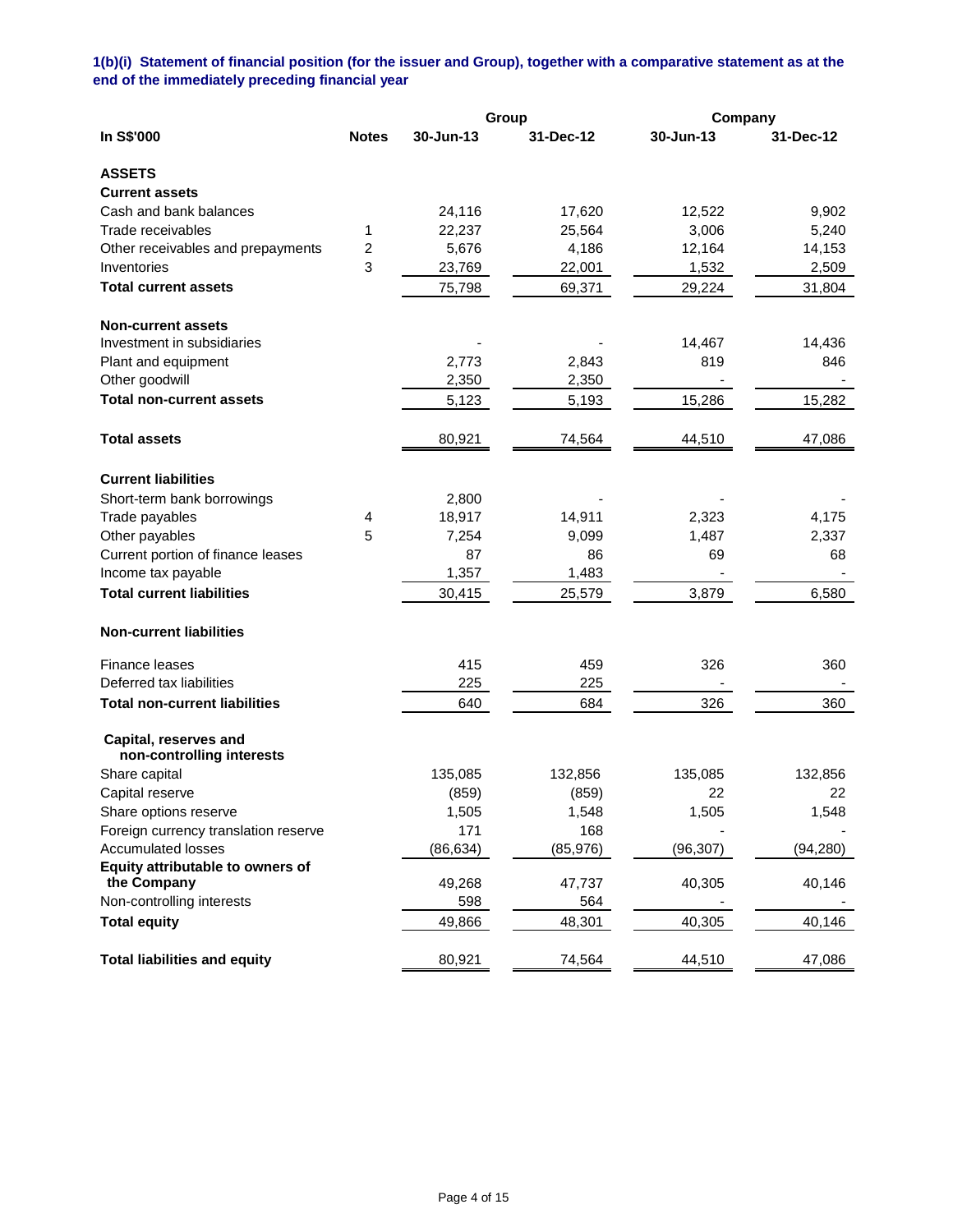## **1 Trade receivables**

The Group's trade receivables turnover as at 30 June 2013 is 27 days (31 December 2012: 28 days).

#### **2 Other receivables and prepayments**

The Group's other receivables and prepayments mainly consist of the following:

| S\$'000           | 30-Jun-13 | 31-Dec-12 |
|-------------------|-----------|-----------|
| Rental deposits   | 1.884     | 2.008     |
| Other receivables | 2.867     | 1.856     |
| Prepayments       | 129       | 187       |

Other receivables of \$2.9 million as at 30 June 2013 mainly comprised credit notes of \$1.7 million to be received from principals in relation to sell through, advertising and promotion support and advanced payment of \$0.5 million for purchase of goods.

## **3 Inventories**

The Group's inventory turnover for the period ended 30 June 2013 is 28 days (31 December 2012: 24 days).

Group's inventories as at 30 June 2013 is \$23.8 million (31 December 2012: \$22.0 million), with the increase in inventory holding mainly due to higher handset purchases towards period end.

# **4 Trade payables**

The Group's trade payables turnover as at 30 June 2013 is 21 days (31 December 2012: 19 days).

# **5 Other payables**

The Group's other payables consist of the following:

| <b>S\$'000</b>                                                | 30-Jun-13 | 31-Dec-12 |
|---------------------------------------------------------------|-----------|-----------|
| Advertising, promotion and sell through funds from principals | 1.814     | 2.714     |
| Other payables to third parties                               | 826       | 698       |
| Accrued staff costs                                           | 1.178     | 1.561     |
| Rebates owing to franchisees                                  | 1.376     | 1.321     |
| Accrued purchases                                             | 97        | 244       |
| Other accrued operating expenses                              | 1,105     | 1.227     |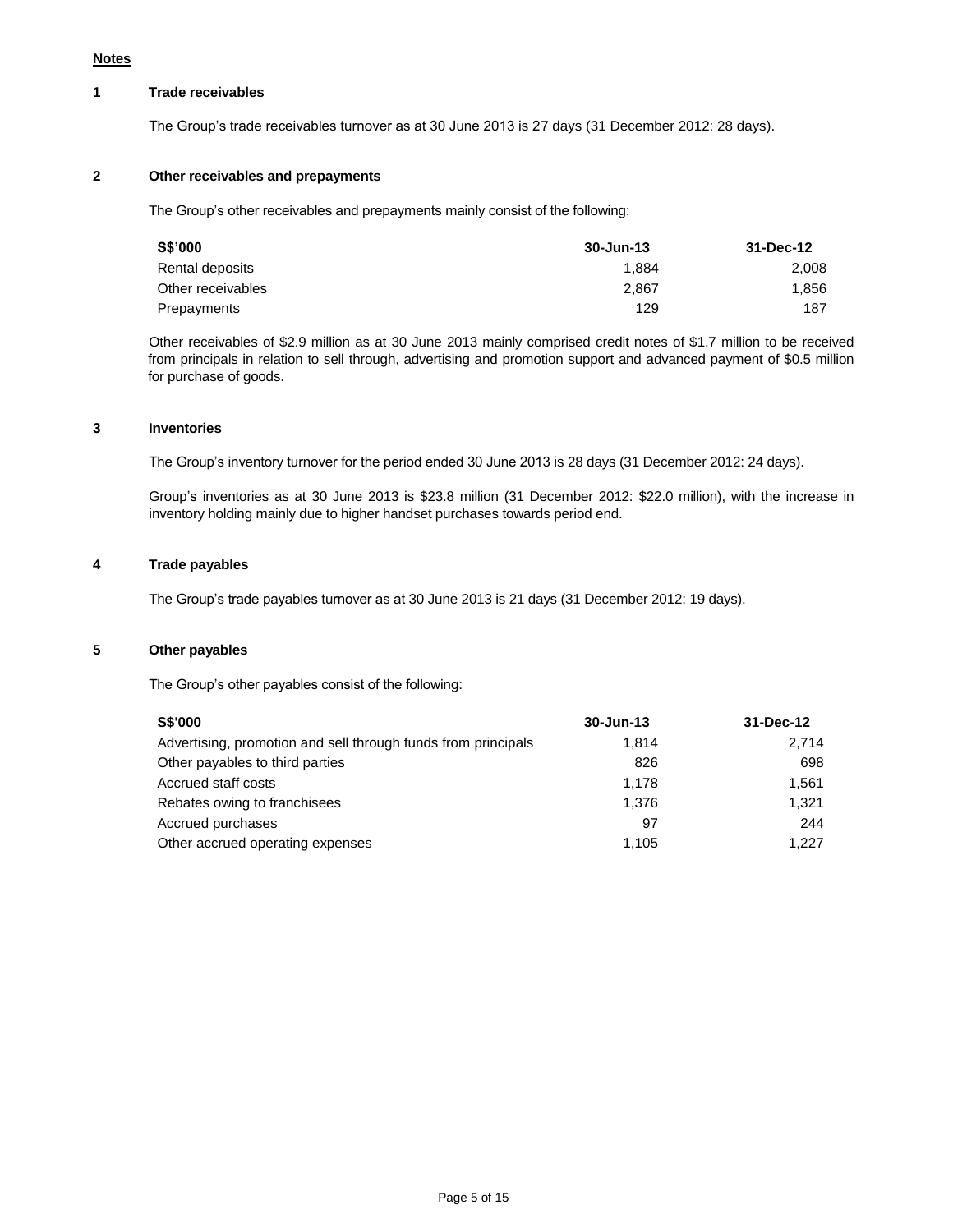## **1(b)(ii) Aggregate amount of Group's borrowings and debt securities**

## **Amount repayable in one year or less, or on demand**

| As at 30-Jun-13            |                    | As at 31-Dec-12     |                       |  |
|----------------------------|--------------------|---------------------|-----------------------|--|
| <b>Secured</b><br>(\$'000) | Unsecured (\$'000) | Secured<br>(\$'000) | Unsecured<br>(\$'000) |  |
| 2.887                      | -                  | 86                  |                       |  |

# **Amount repayable after one year**

| As at 30-Jun-13            |                    | As at 31-Dec-12     |                       |  |
|----------------------------|--------------------|---------------------|-----------------------|--|
| <b>Secured</b><br>(\$'000) | Unsecured (\$'000) | Secured<br>(\$'000) | Unsecured<br>(\$'000) |  |
| 415                        | -                  | 459                 |                       |  |

## **Details of collateral**

The secured borrowings comprise of:

(a) Outstanding finance lease of \$0.5 million on certain motor vehicles.

(b) Loans in the form of trust receipts and are guaranteed by Company.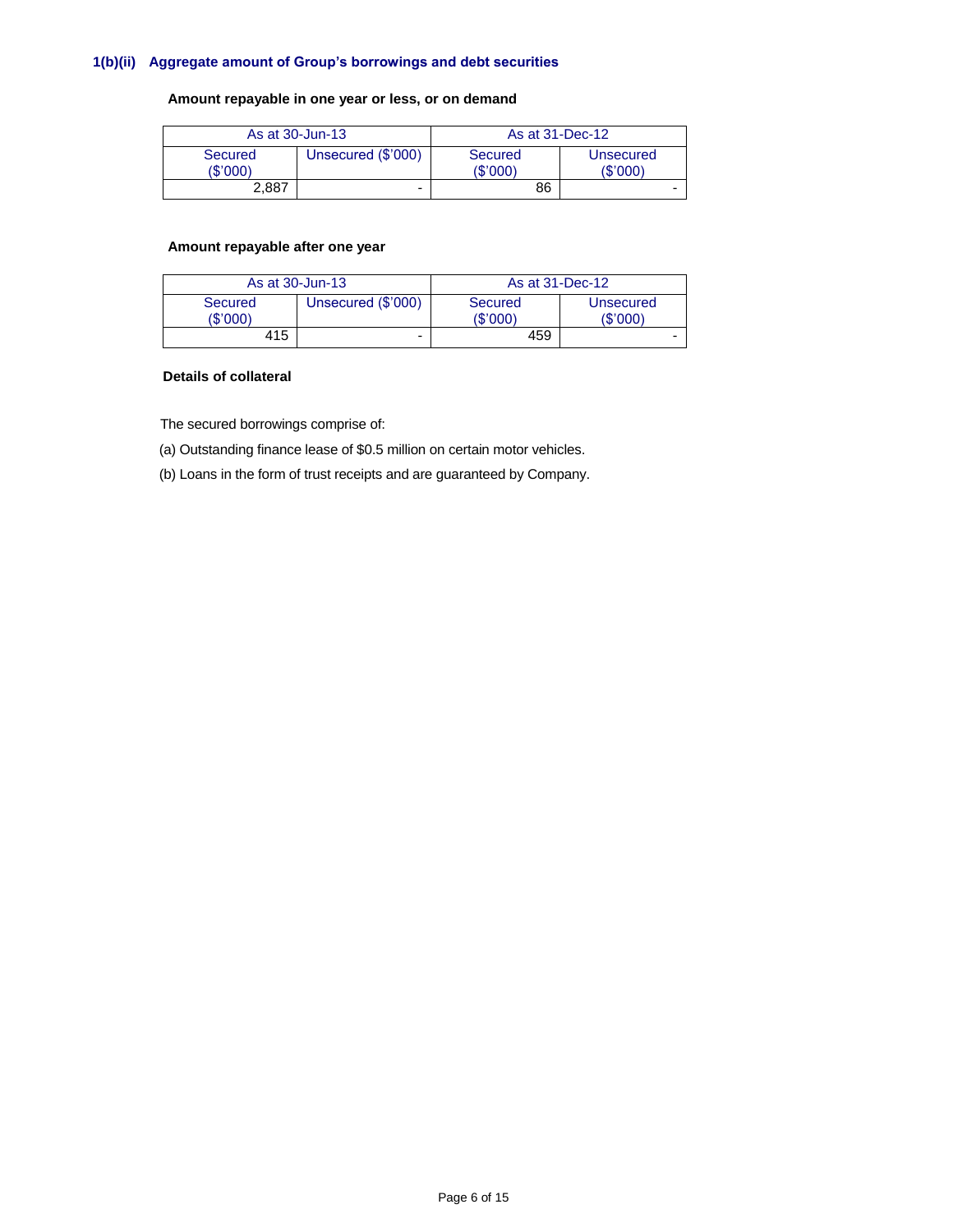# **1(c) A statement of cash flows (for the Group), together with a comparative statement for the corresponding period of the immediately preceding financial year**

| In S\$'000                                       | $2Q-13$ | 2Q-12   | <b>YTD-13</b> | <b>YTD-12</b>  |
|--------------------------------------------------|---------|---------|---------------|----------------|
| <b>Operating activities</b>                      |         |         |               |                |
| Profit before income tax                         | 605     | 891     | 1,623         | 2,695          |
| Adjustments for:                                 |         |         |               |                |
| Depreciation expenses                            | 308     | 276     | 601           | 558            |
| Interest expenses                                | 14      | 8       | 27            | 16             |
| Interest income                                  | (3)     | (3)     | (11)          | (6)            |
| (Gain) Loss on disposal of plant and equipment   | (1)     | (4)     | 1             | (24)           |
| Plant and equipment written off                  | 1       | 11      | 1             | 108            |
| Allowance for inventories                        | 192     | 165     | 259           | 329            |
| Inventories written off                          | 10      |         | 10            | $\blacksquare$ |
| Employee share-based payments                    | 13      | 9       | 28            | 33             |
| Liabilities written back                         | (20)    |         | (88)          |                |
| Net foreign exchange losses                      | 3       | 1       | 3             | 1              |
| Operating cash flows before movements            |         |         |               |                |
| in working capital                               | 1,122   | 1,354   | 2,454         | 3,710          |
| Trade receivables                                | 1,683   | 1,166   | 3,327         | 2,481          |
| Other receivables and prepayments                | (372)   | (1,052) | (1,490)       | (1, 267)       |
| Inventories                                      | (166)   | (2,769) | (2,037)       | (5, 387)       |
| Trade payables                                   | 2,339   | 1,110   | 4,083         | (62)           |
| Other payables                                   | (128)   | 647     | (1, 834)      | (2, 294)       |
| Cash generated from (used in) operations         | 4,478   | 456     | 4,503         | (2,819)        |
| Interest received                                | 3       | 3       | 11            | 6              |
| Income tax paid                                  | (476)   | (386)   | (385)         | (186)          |
| Net cash from (used in) operating activities     | 4,005   | 73      | 4,129         | (2,999)        |
| <b>Investing activities</b>                      |         |         |               |                |
| Proceeds from disposal of plant and equipment    |         | 1       |               | 122            |
| Purchase of plant and equipment                  | (369)   | (290)   | (533)         | (524)          |
| Net cash used in investing activities            | (369)   | (289)   | (533)         | (402)          |
| <b>Financing activities</b>                      |         |         |               |                |
| Interest paid                                    | (14)    | (8)     | (27)          | (16)           |
| Proceeds from issuance of ordinary shares        | 1,374   | 4,345   | 2,187         | 5,559          |
| Proceeds from bank borrowings                    | 2,800   |         | 2,800         |                |
| Repayment of obligations under finance leases    | (22)    | (20)    | (43)          | (40)           |
| Dividends paid to shareholders of parent company | (2,017) | (2,076) | (2,017)       | (2,076)        |
| Net cash from financing activities               | 2,121   | 2,241   | 2,900         | 3,427          |
| Net increase in cash and cash equivalents        | 5,757   | 2,025   | 6,496         | 26             |
| Cash and cash equivalents at beginning of period | 18,359  | 10,779  | 17,620        | 12,778         |
| Cash and cash equivalents at end of period       | 24,116  | 12,804  | 24,116        | 12,804         |

# **Notes**

# **A. Cash and cash equivalents at end of period comprise of:**

| In S\$'000                 | $2Q-13$                  | $2Q-12$           |
|----------------------------|--------------------------|-------------------|
| Cash<br>Less: Cash pledged | 24,116<br>$\blacksquare$ | 14,804<br>(2,000) |
| Cash and cash equivalents  | 24,116                   | 12,804            |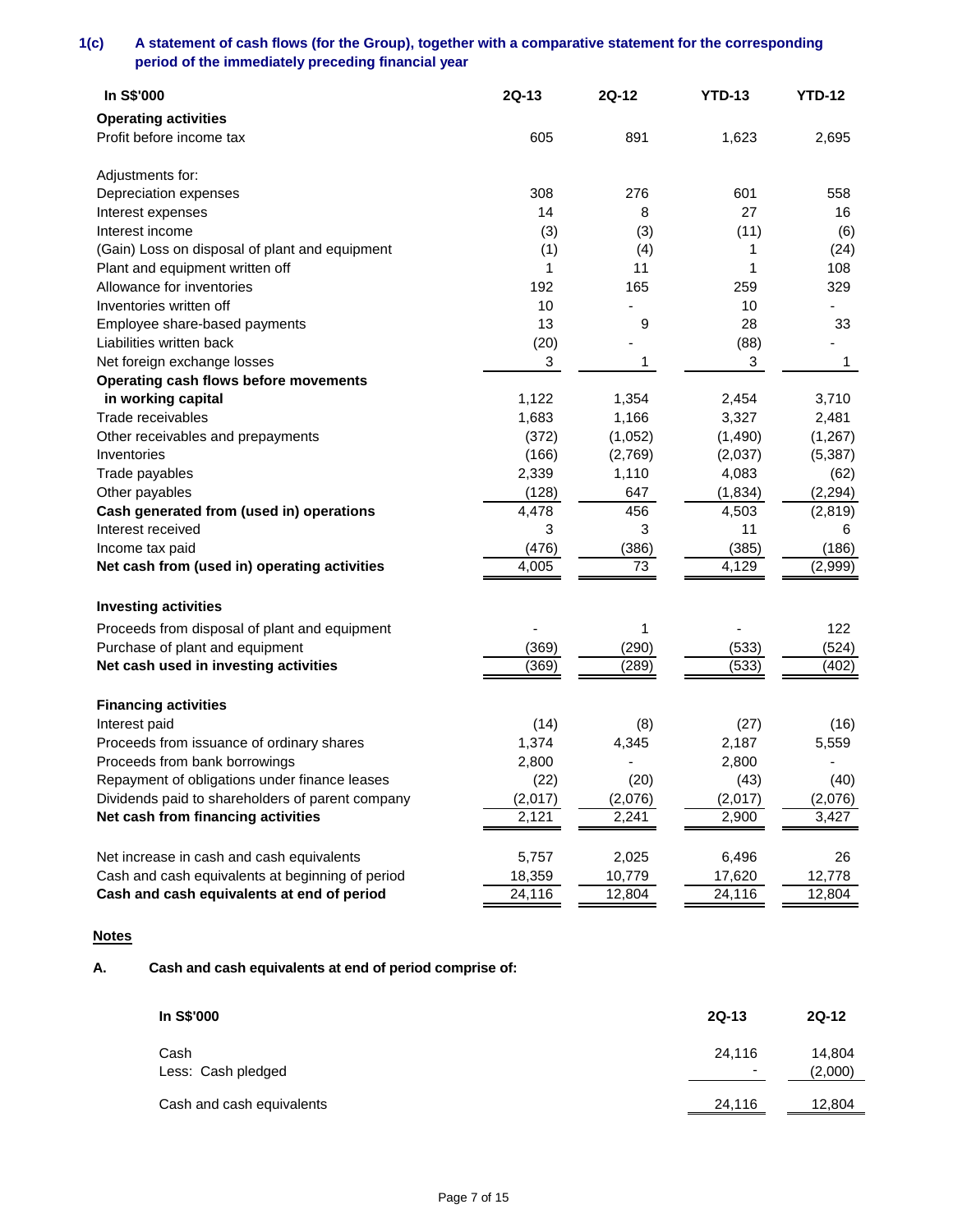**1(d)(i) A statement (for the issuer and Group) showing either (i) all changes in equity or (ii) changes in equity other than those arising from capitalisation issues and distributions to shareholders, together with a comparative statement for the corresponding period of the immediately preceding financial year**

| In S\$'000                                                                                    | <b>Share</b><br>capital | <b>Capital</b><br>reserve | <b>Share</b><br>options<br>reserve | <b>Currency</b><br>translation<br>reserve | <b>Accumulated</b><br><b>losses</b> | <b>Attributable</b><br>to equity<br>holders | Non-controlling<br>interests | <b>Total</b> |
|-----------------------------------------------------------------------------------------------|-------------------------|---------------------------|------------------------------------|-------------------------------------------|-------------------------------------|---------------------------------------------|------------------------------|--------------|
| Group                                                                                         |                         |                           |                                    |                                           |                                     |                                             |                              |              |
| Balance as at 1 January 2013                                                                  | 132,856                 | (859)                     | 1,548                              | 168                                       | (85, 976)                           | 47.737                                      | 564                          | 48,301       |
| Total comprehensive income for the period<br>Reversal of expenses related to equity settled   |                         |                           |                                    |                                           | 841                                 | 841                                         | 21                           | 862          |
| share-based payment                                                                           |                         |                           | (29)                               |                                           | 29                                  |                                             |                              |              |
| Issue of shares upon conversion of warrants                                                   | 813                     |                           |                                    |                                           |                                     | 813                                         |                              | 813          |
| Recognition of share-based payments                                                           |                         |                           | 15                                 |                                           |                                     | 15                                          |                              | 15           |
| Balance as at 31 March 2013                                                                   | 133,669                 | (859)                     | 1,534                              | 168                                       | (85, 106)                           | 49,406                                      | 585                          | 49,991       |
| Total comprehensive income for the period                                                     |                         |                           |                                    | 3                                         | 489                                 | 492                                         | 13                           | 505          |
| <b>Dividends</b>                                                                              |                         |                           |                                    |                                           | (2,017)                             | (2,017)                                     |                              | (2,017)      |
| Issue of shares upon share options exercised                                                  | 153                     |                           | (42)                               |                                           |                                     | 111                                         |                              | 111          |
| Issue of shares upon conversion of warrants<br>Issue of shares for settlement of professional | 793                     |                           |                                    |                                           |                                     | 793                                         |                              | 793          |
| fees                                                                                          | 470                     |                           |                                    |                                           |                                     | 470                                         |                              | 470          |
| Recognition of share-based payments                                                           |                         |                           | 13                                 |                                           |                                     | 13                                          |                              | 13           |
| Balance as at 30 June 2013                                                                    | 135,085                 | (859)                     | 1,505                              | 171                                       | (86, 634)                           | 49,268                                      | 598                          | 49,866       |
| Balance as at 1 January 2012                                                                  | 122,117                 | (859)                     | 1,590                              | 200                                       | (89, 416)                           | 33,632                                      | 506                          | 34,138       |
| Total comprehensive income for the period                                                     |                         |                           |                                    |                                           | 1,529                               | 1,529                                       | 28                           | 1,557        |
| Issue of shares upon share options exercised                                                  | 99                      |                           | (27)                               |                                           |                                     | 72                                          |                              | 72           |
| Issue of shares upon conversion of warrants                                                   | 1,142                   |                           |                                    |                                           |                                     | 1,142                                       |                              | 1,142        |
| Recognition of share-based payments                                                           |                         |                           | 24                                 |                                           |                                     | 24                                          |                              | 24           |
| Balance as at 31 March 2012                                                                   | 123,358                 | (859)                     | 1,587                              | $\overline{200}$                          | (87, 887)                           | 36,399                                      | 534                          | 36,933       |
| Total comprehensive income for the period                                                     |                         |                           |                                    |                                           | 812                                 | 813                                         | 10                           | 823          |
| <b>Dividends</b>                                                                              |                         |                           |                                    |                                           | (2,076)                             | (2,076)                                     |                              | (2,076)      |
| Issue of shares upon share options exercised                                                  | 253                     |                           | (71)                               |                                           |                                     | 182                                         |                              | 182          |
| Issue of shares upon conversion of warrants                                                   | 4,163                   |                           | $\overline{\phantom{a}}$           |                                           |                                     | 4,163                                       |                              | 4,163        |
| Recognition of share-based payments                                                           |                         |                           | 9                                  |                                           |                                     |                                             |                              | 9            |
| Balance as at 30 June 2012                                                                    | 127,774                 | (859)                     | 1,525                              | 201                                       | (89, 151)                           | 39,490                                      | 544                          | 40,034       |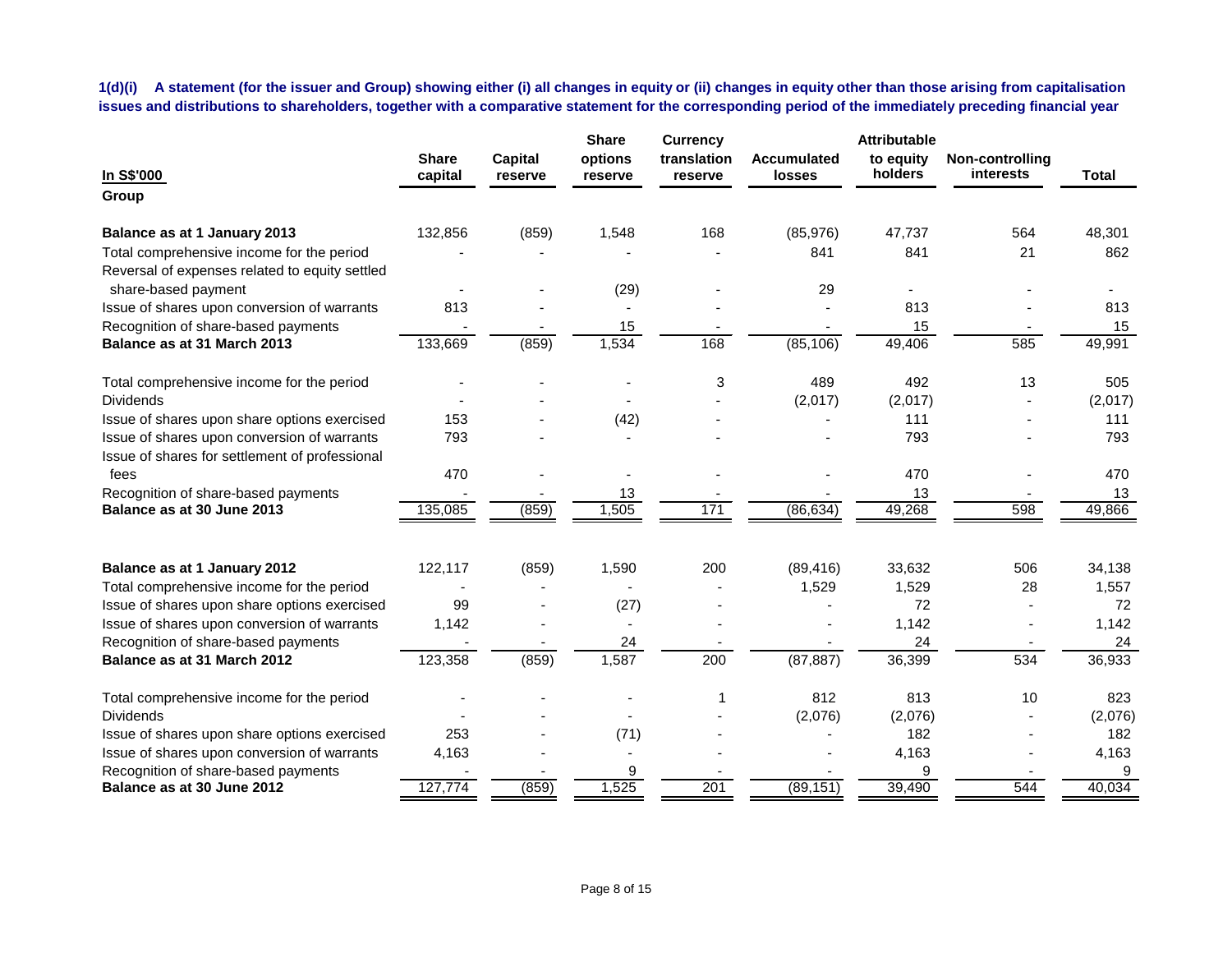|                                                                                               | <b>Share</b> |                |         |               |              |
|-----------------------------------------------------------------------------------------------|--------------|----------------|---------|---------------|--------------|
|                                                                                               | <b>Share</b> | <b>Capital</b> | options | Accumulated   |              |
| In S\$'000                                                                                    | capital      | reserve        | reserve | <b>losses</b> | <b>Total</b> |
| Company                                                                                       |              |                |         |               |              |
| Balance as at 1 January 2013                                                                  | 132,856      | 22             | 1,548   | (94, 280)     | 40,146       |
| Total comprehensive income for the period<br>Reversal of expenses related to equity settled   |              |                |         | (41)          | (41)         |
| share-based payments                                                                          |              |                | (29)    | 29            |              |
| Issue of shares upon conversion of warrants                                                   | 813          |                |         |               | 813          |
| Recognition of share-based payments                                                           |              |                | 15      |               | 15           |
| Balance as at 31 March 2013                                                                   | 133,669      | 22             | 1,534   | (94, 292)     | 40,933       |
| Total comprehensive income for the period                                                     |              |                |         | 2             | 2            |
| <b>Dividends</b>                                                                              |              |                |         | (2,017)       | (2,017)      |
| Issue of shares upon share options exercised                                                  | 153          |                | (42)    |               | 111          |
| Issue of shares upon conversion of warrants<br>Issue of shares for settlement of professional | 793          |                |         |               | 793          |
| fees                                                                                          | 470          |                |         |               | 470          |
| Recognition of share-based payments                                                           |              |                | 13      |               | 13           |
| Balance as at 30 June 2013                                                                    | 135,085      | 22             | 1,505   | (96, 307)     | 40,305       |
| Balance as at 1 January 2012                                                                  | 122,117      | 22             | 1,590   | (95, 472)     | 28,257       |
| Total comprehensive income for the period                                                     |              |                |         | 364           | 364          |
| Issue of shares upon share options exercised                                                  | 99           |                | (27)    |               | 72           |
| Issue of shares upon conversion of warrants                                                   | 1,142        |                |         |               | 1,142        |
| Recognition of share-based payments                                                           |              |                | 24      |               | 24           |
| Balance as at 31 March 2012                                                                   | 123,358      | 22             | 1,587   | (95, 108)     | 29,859       |
| Total comprehensive income for the period                                                     |              |                |         | 444           | 444          |
| <b>Dividends</b>                                                                              |              |                |         | (2,076)       | (2,076)      |
| Issue of shares upon share options exercised                                                  | 253          |                | (71)    |               | 182          |
| Issue of shares upon conversion of warrants                                                   | 4,163        |                |         |               | 4,163        |
| Recognition of share-based payments                                                           |              |                | 9       |               | 9            |
| Balance as at 30 June 2012                                                                    | 127,774      | 22             | 1,525   | (96, 740)     | 32,581       |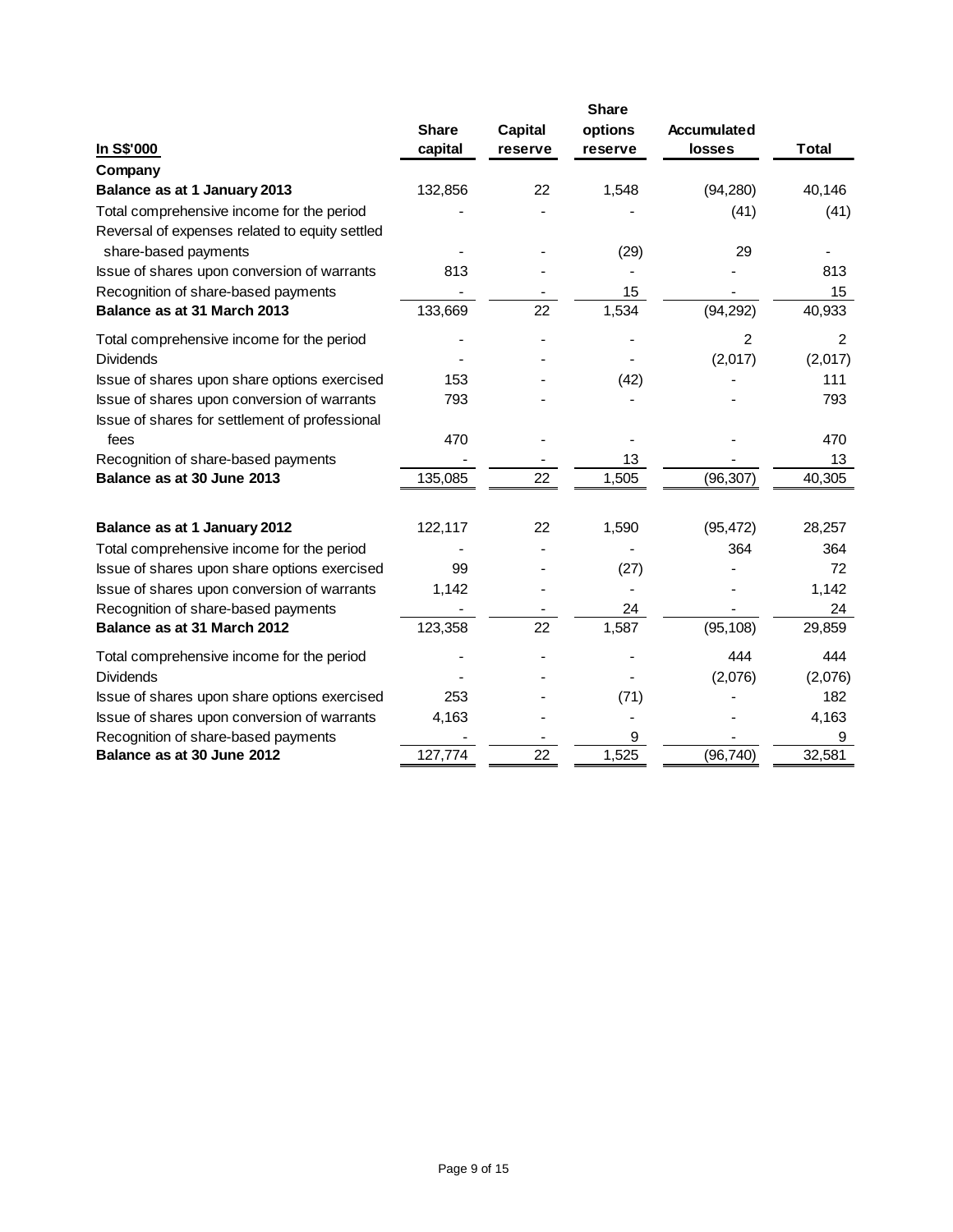**1(d)(ii) Details of any changes in the Company's share capital arising from rights issue, bonus issue, share buybacks, exercise of share options or warrants, conversion of other issues of equity securities, issue of shares for cash or as consideration for acquisition or for any other purpose since the end of the previous period reported on. State also the number of shares that may be issued on conversion of all the outstanding convertibles as at the end of the current financial period reported on and as at the end of the corresponding period of the immediately preceding financial year**

#### **Issued Share Capital**

In 2Q-13, the Company issued an additional 214,860,291 new ordinary shares as follows:

- a) 158,550,736 ordinary shares at \$0.005 per share through conversion of warrants.
- b) 12,000,000, 18,181,818 and 7,894,737 ordinary shares at \$0.010, \$0.011 and \$0.019 per share respectively for settlement of professional fees.
- c) 14,878,000 and 3,355,000 ordinary shares at \$0.005 and \$0.011 per share respectively through conversion of share options.

As a result, the Company's issued and paid-up capital increased to \$135,084,842 divided into 8,824,289,673 shares as at 30 June 2013.

In 2Q-12, the Company issued an additional 869,296,400 new ordinary shares at \$0.005 per share through conversion of 832,796,400 warrants and 36,500,000 share options.

#### **Warrants**

At 30 June 2013, there were 3,919,386,195 (30 June 2012: 5,257,077,927) outstanding warrants. Each warrant carries the right to subscribe for one new share in the capital of the Company at an exercise price of \$0.005.

#### **Share options**

The Company has a share option scheme known as mDR Limited Share Option Scheme 2003 which was approved by members of the Company at the Extraordinary General Meeting held on 13 January 2003. The Scheme expired on 12 January 2013. Upon expiration of the Scheme, no further share option can be granted but the provisions of the Scheme will remain in full force and effect in respect of any share options granted prior to the expiration but not exercised at the time of expiration.

At 30 June 2013, there were 54,044,274 (30 June 2012: 53,194,274) outstanding share options which would entitle the holders to subscribe for a total of 54,044,274 (30 June 2012: 53,194,274) ordinary shares.

The 54,044,274 share options outstanding at 30 June 2013 are approximately 0.61% of the share capital consisting of 8,824,289,673 issued shares at 30 June 2013.

#### **1(d)(iii) To show the total number of issued shares excluding treasury shares as at the end of the current financial period and as at the end of the immediately preceding year.**

|               | Number of ordinary shares |  |  |
|---------------|---------------------------|--|--|
| 30-Jun-13     | 31-Dec-12                 |  |  |
|               |                           |  |  |
| 8.824.289.673 | 8.446.831.386             |  |  |

#### **1(d)(iv) A statement showing all sales, transfers, disposal, cancellation and/or use of treasury shares as at the end of the current financial period reported on.**

Not applicable

Issued and paid up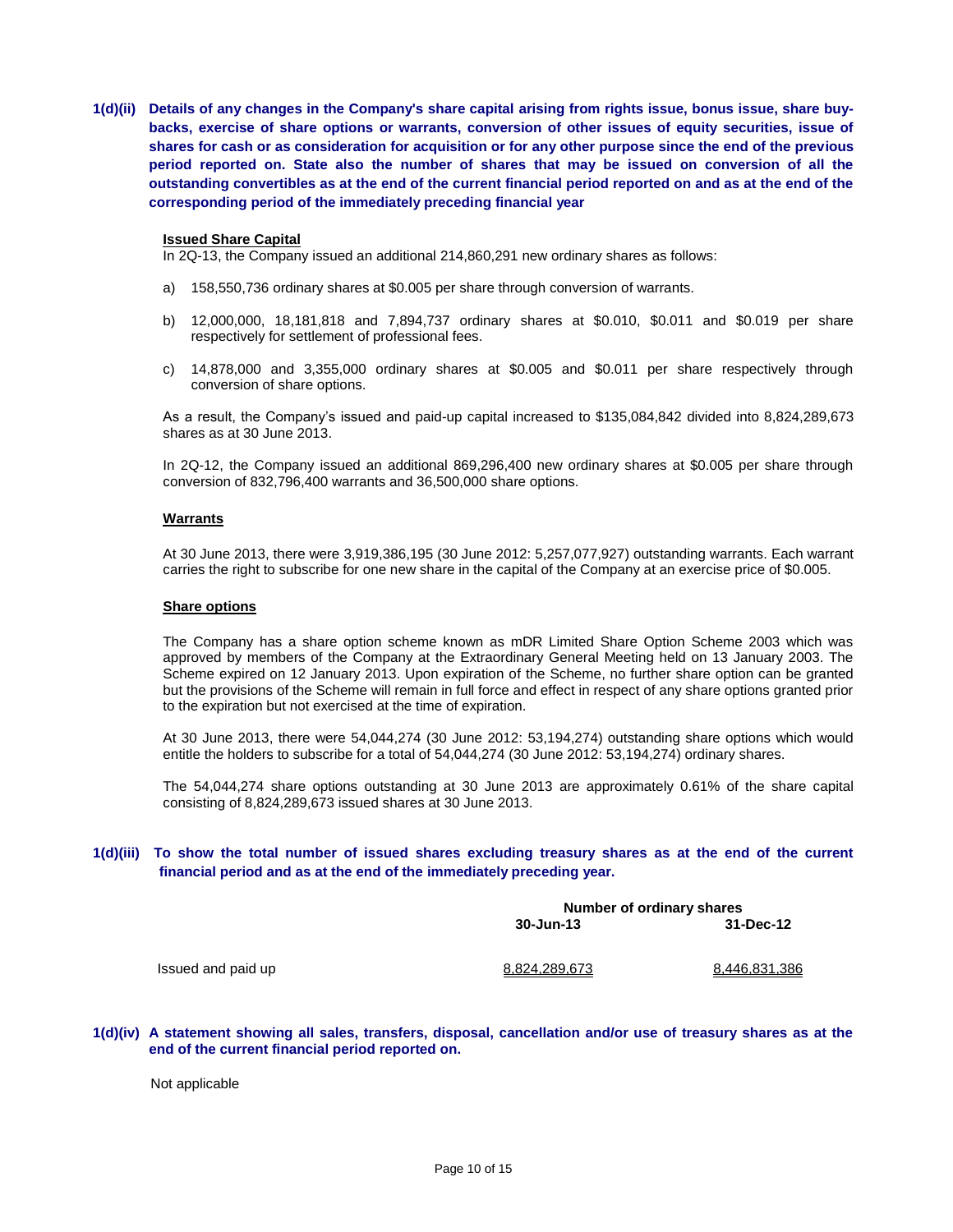#### **2. Whether the figures have been audited, or reviewed and in accordance with which standard**

The figures have not been audited or reviewed by the auditors of the Company.

#### **3. Where the figures have been audited or reviewed, the auditors' report (including any qualifications or emphasis of matter)**

Not applicable

#### **4. Whether the same accounting policies and methods of computation as in the issuer's most recently audited annual financial statements have been applied**

The Group has applied the same accounting policies and methods of computation in the financial statements for the current financial period as compared with those used in the audited financial statements for the financial year ended 31 December 2012.

## **5. If there are any changes in the accounting policies and methods of computation, including any required by an accounting standard, what has changed, as well as the reasons for, and the effect of, the change**

The Group has adopted all the new and revised Singapore Financial Reporting Standards ("FRS") for accounting periods beginning 1 January 2013, where applicable.

The adoption of new / revised FRS and INT FRS does not result in changes to the Group's and the Company's accounting policies and has no material effect on the amounts reported for the current or prior period.

## **6. Earnings per ordinary share of the Group for the current period reported on and the corresponding period of the immediately preceding financial year, after deducting any provision for preference dividends**

| Earnings per ordinary share<br>(based on consolidated net profit)<br>attributable to equity holders of the<br>Company) | $2Q-13$<br>cents | $2Q-12$<br>cents | <b>YTD-13</b><br>cents | <b>YTD-12</b><br>cents |
|------------------------------------------------------------------------------------------------------------------------|------------------|------------------|------------------------|------------------------|
| - Basic                                                                                                                | 0.006            | 0.011            | 0.015                  | 0.033                  |
| - Fully diluted                                                                                                        | 0.004            | 0.008            | 0.011                  | 0.023                  |

Basic earnings per ordinary share is computed based on the weighted average number of shares in issue during the period of 8,741,415,283 (2Q-12: 7,111,226,376).

Fully diluted earnings per ordinary share is computed based on the weighted average number of shares during the period adjusted for the effect of all potential dilutive ordinary shares of 11,633,422,999 (2Q-12: 10,340,212,306).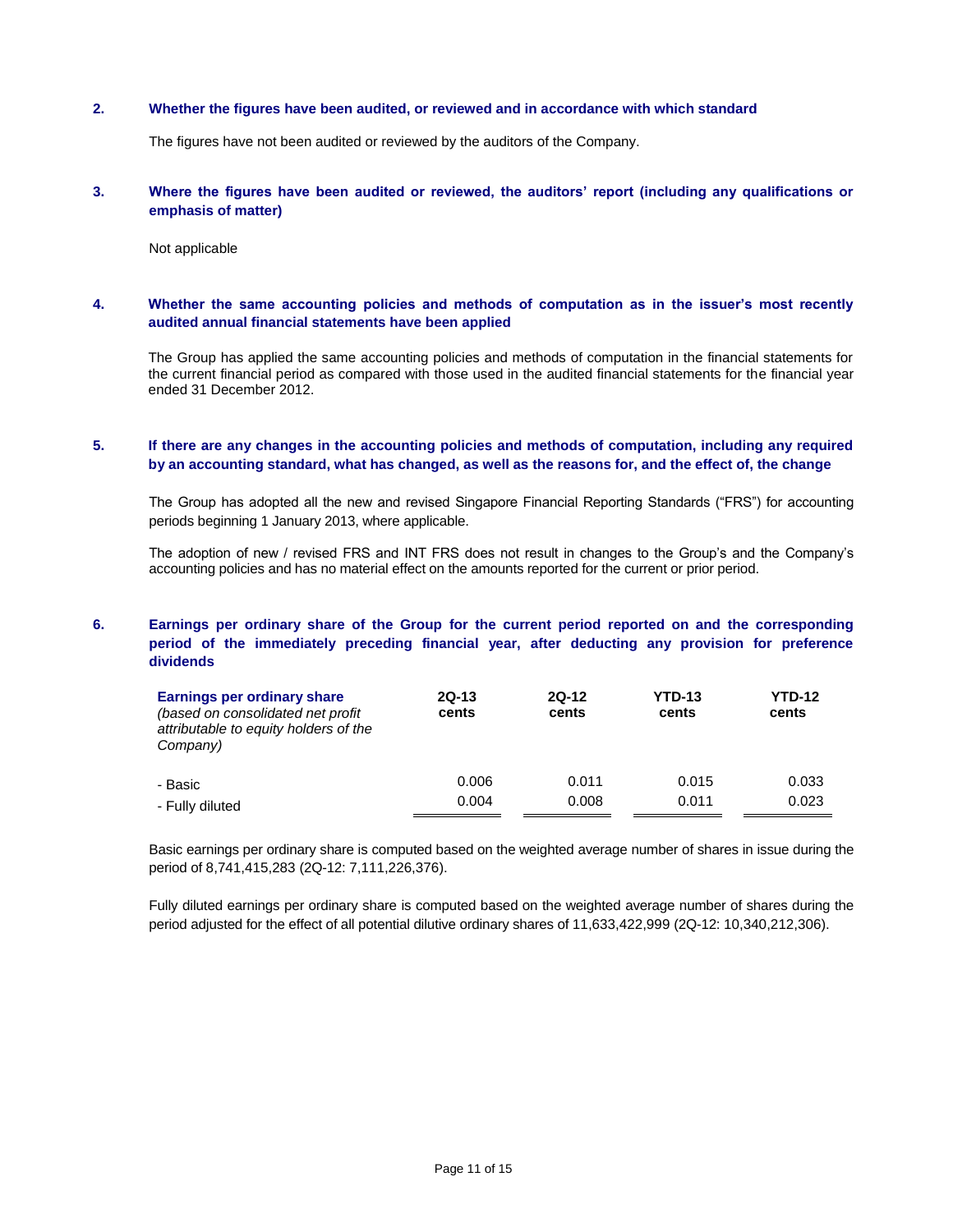## **7. Net asset value (for the issuer and Group) per ordinary share based on issued share capital of the issuer at the end of the (a) current period reported on and (b) immediately preceding financial year**

|                                      |                           | Group                     | Company                       |                           |  |
|--------------------------------------|---------------------------|---------------------------|-------------------------------|---------------------------|--|
|                                      | 30-Jun-13<br><b>Cents</b> | 31-Dec-12<br><b>Cents</b> | $30 - Jun-13$<br><b>Cents</b> | 31-Dec-12<br><b>Cents</b> |  |
| Net Asset Value ("NAV") per<br>share | 0.56                      | 0.57                      | 0.46                          | 0.48                      |  |

The NAV per share as at 30 June 2013 is calculated based on 8,824,289,673 (31 December 2012: 8,446,831,386) ordinary shares.

**8. A review of the performance of the Group, to the extent necessary for a reasonable understanding of the Group's business. The review must discuss any significant factors that affected the turnover, costs, and earnings of the Group for the current financial period reported on, including (where applicable) seasonal or cyclical factors. It must also discuss any material factors that affected the cash flow, working capital, assets or liabilities of the Group during the current financial period reported on**

#### **Revenue and profit after income tax**

The Group's revenue quarter-on-quarter increased by 12% from \$70.1 million to \$78.9 million, with a similar 12% increase year-on-year from \$143.6 million to \$160.8 million. The increase in turnover was due to higher contributions from its AMS, retail and distribution businesses.

The Group's gross profit margins quarter-on-quarter remained flat whereas on a year-on-year basis margins declined by 1% due to sales mix.

Due to higher operating expenses, in particular higher manpower costs, net profits for the Group declined by 39% from \$0.8 million to \$0.5 million quarter-on-quarter and 43% from \$2.4 million to \$1.4 million year-on-year.

#### **Cash flows**

As at 30 June 2013, the Group's working capital increased by \$1.6 million to \$45.4 million, compared to \$43.8 million as at 31 December 2012, mainly due to positive operating cash flows.

#### **9. Where a forecast, or a prospect statement, has been previously disclosed to shareholders, any variance between it and the actual results**

Not applicable

## **10. A commentary at the date of the announcement of the competitive conditions of the industry in which the Group operates and any known factors or events that may affect the Group in the next reporting period and the next 12 months**

The Group will continue to face intense margin pressures as higher manpower costs and increasing rental continue to remain key challenges in its highly competitive mobile distribution and retail businesses.

The Group has completed its acquisition of Pixio Sdn Bhd ("Pixio") on 1 July 2013; Pixio is an established large format digital inkjet printer for out-of-home and retail advertising in Malaysia. Based on Pixio's last quarter results (April 2013 to June 2013), we are optimistic that Pixio will become one of the Group's key business divisions, and contribute positively to the Group's future revenue and profit numbers.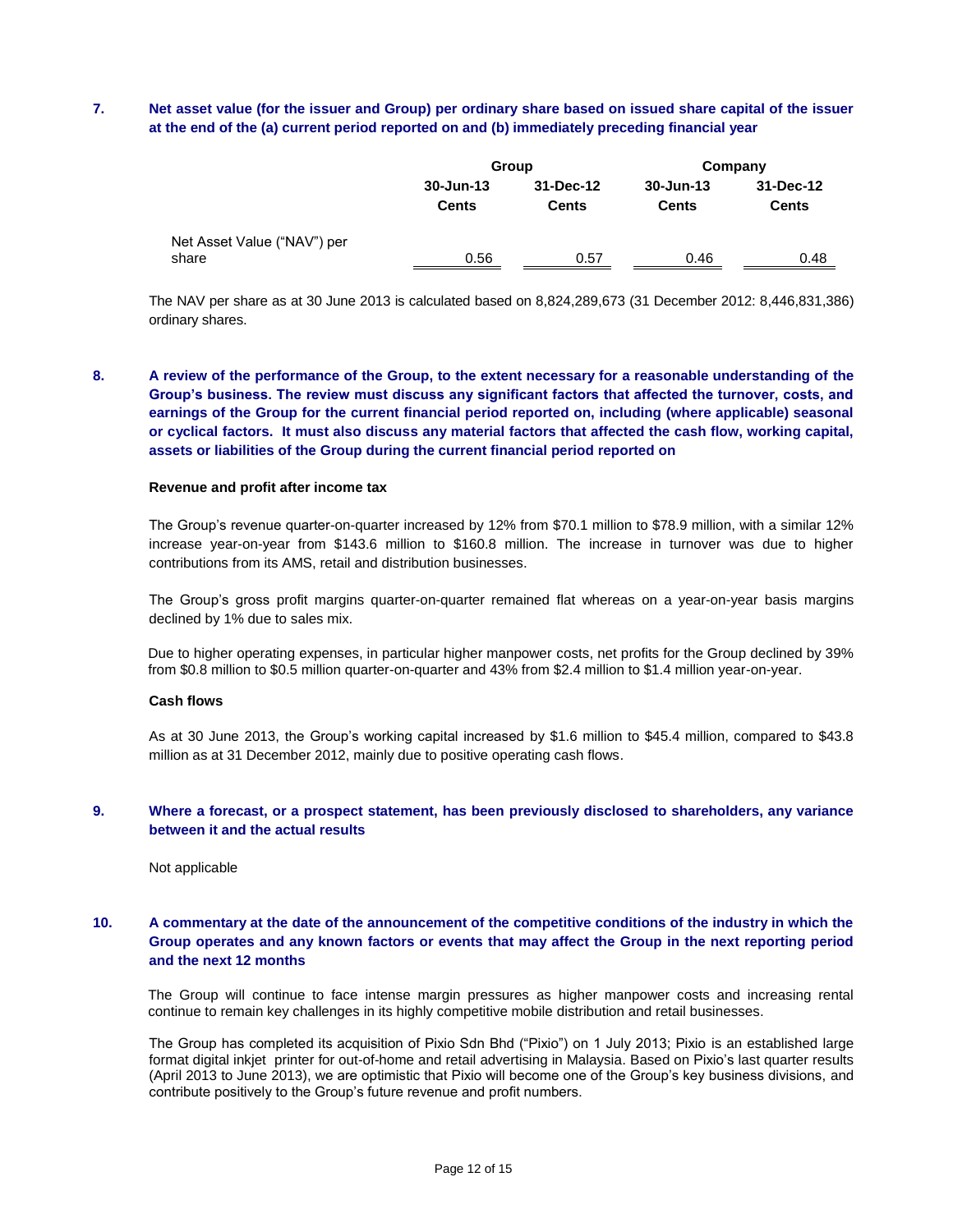The Group has completed the due diligence exercise for acquisition of the businesses of Shenzhen Quanli Leather Co., Ltd., and completion of the acquisition is expected by third quarter of 2013.

MDR Myanmar Co., Ltd., the Group's joint venture company in Myanmar, is expected to commence business operations by end of August 2013.

## **11. Dividend**

#### *(a) Current Financial Period Reported On*

Any dividend declared for the current financial period reported on?

None

#### *(b) Corresponding Period of the Immediately Preceding Financial Year*

Any dividend declared for the corresponding period of the immediately preceding financial year?

None

#### *(c) Date payable*

Not applicable

#### *(d) Books closure date*

Not applicable

#### **12. If no dividend has been declared/recommended, a statement to that effect**

No dividend has been declared or recommend for the period.

#### **13. Interested Person Transactions**

| Name of interested person                         | Aggregate value of all<br>interested person transactions<br>during the financial year under<br>review (excluding transactions<br>less than \$100,000 and<br>transactions conducted under<br>shareholders' mandate<br>pursuant to Rule 920 of the<br><b>SGX Listing Manual)</b> | Aggregate value of all<br>interested person transactions<br>conducted under shareholders'<br>mandate pursuant to Rule 920<br>of the SGX Listing Manual<br>(excluding transactions less<br>than \$100,000) |
|---------------------------------------------------|--------------------------------------------------------------------------------------------------------------------------------------------------------------------------------------------------------------------------------------------------------------------------------|-----------------------------------------------------------------------------------------------------------------------------------------------------------------------------------------------------------|
|                                                   | \$'000                                                                                                                                                                                                                                                                         | \$'000                                                                                                                                                                                                    |
| Pacific Organisation Pte Ltd<br>- rental expenses | 218                                                                                                                                                                                                                                                                            | Nil                                                                                                                                                                                                       |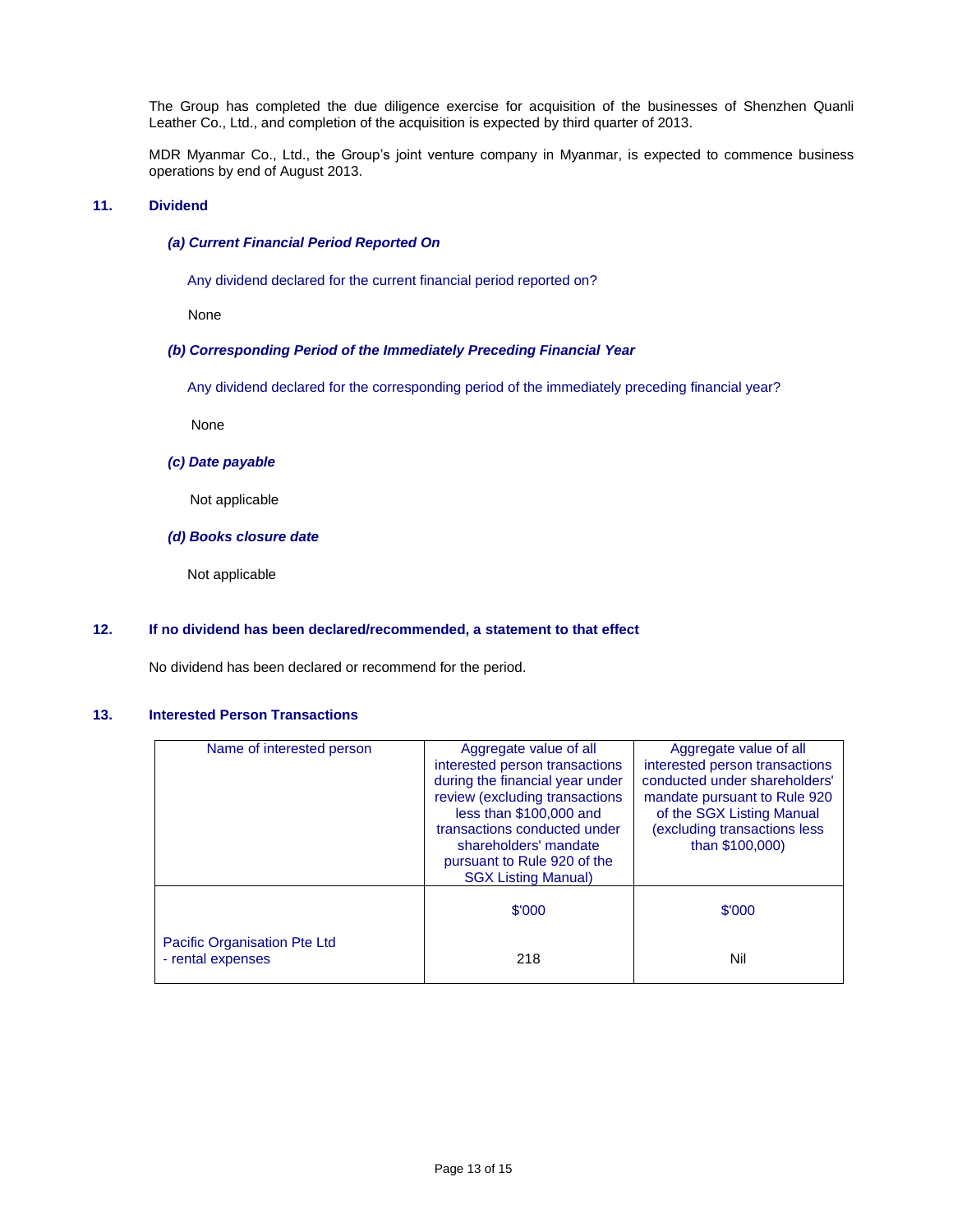# **14. Use of proceeds**

The following sets out the status of the use of proceeds from the conversion of warrants pursuant to the renounceable non-underwritten rights cum warrants issue undertaken by the Company in 2011.

|                                                                                 | S\$'000        |
|---------------------------------------------------------------------------------|----------------|
| Balance of proceeds as at 1 April 2013                                          | 4,648          |
| Proceeds received for the period<br>Utilisation towards general working capital | 793<br>(2,500) |
| Balance of proceeds as at 30 June 2013                                          | 2.941          |

The use of proceeds is in accordance with the intended use of the net proceeds as described in the Offer Information Statement dated 1 September 2011.

#### **BY ORDER OF THE BOARD**

**Ong Ghim Choon Chief Executive Officer 14 August 2013**